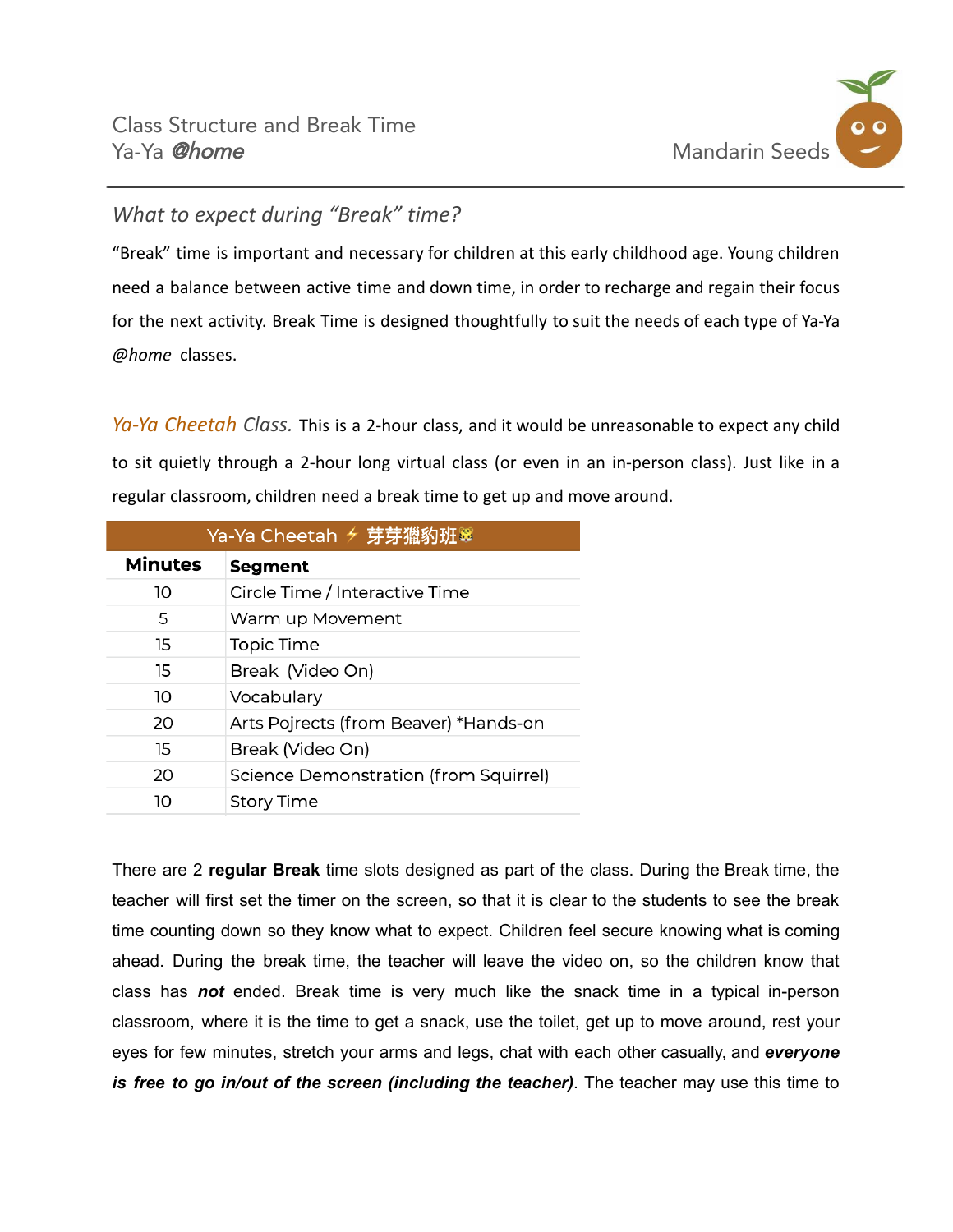chat with the students casually or the teacher may be preparing work quietly for the next activity, which is always fun for the children to observe. Other teachers may also pop into the virtual classroom during Break time to say hello.

In addition to the regular break times, there may also be "mini-break" inserted in between activities, and this will be inserted based on the unique needs of each class, and especially during the Phase-In period. Each mini-break could be 2 minutes or 5 minutes, depending on the situation and the goal is always to bring the children's focus back to the class.

*Beaver Arts or Squirrel Science Class.* In these two types of 1-hour class, there is no regular break. However, the teacher may insert "mini-break" in between activities, especially right after Topic / Vocabulary time, or right after the art / science project. More "mini-break" may be inserted based on the unique needs of each class, especially during the Phase-In period. Each mini-break could be 2 minutes or 5 minutes, depending on the situation and the goal is always to bring the children's focus back to the class.

| Beaver Arts 1 海狸藝術班3 |                                | Squirrel Science 创 松鼠科學班分 |                                  |
|----------------------|--------------------------------|---------------------------|----------------------------------|
| 10                   | Circle Time / Interactive Time | 10                        | Circle Time / Interactive Time   |
| 5.                   | Warm up Movement               | 5                         | Warm up Movement                 |
| 15                   | Topic Time / Vocab             | 15                        | Topic Time / Vocab               |
| 20                   | Arts Pojrects (Hands-on)       | 20                        | Science Projects (Demonstration) |
| 10                   | <b>Story Time</b>              | 10                        | <b>Story Time</b>                |

*Bear Story Class.* In this 1-hour class, there is no regular break. However, the teacher may insert "mini-break" in between activities, especially right after Topic / Vocabulary time, or right after the longer story time segment. More "mini-break" may be inserted based on the unique needs of each class, especially during the Phase-In period. Each mini-break could be 2 minutes or 5 minutes, depending on the situation and the goal is always to bring the children's focus back to the class.

| Bear Monday 的小熊故事課3 |                                       |  |  |  |
|---------------------|---------------------------------------|--|--|--|
| Min                 | <b>Segment</b>                        |  |  |  |
| 10                  | Circle Time / Interactive Time        |  |  |  |
| 5                   | Warm up Movement                      |  |  |  |
| 10                  | Topic/Vocabulary                      |  |  |  |
| 20                  | <b>Story Time</b>                     |  |  |  |
| 15                  | Art or Science Project Demonostration |  |  |  |